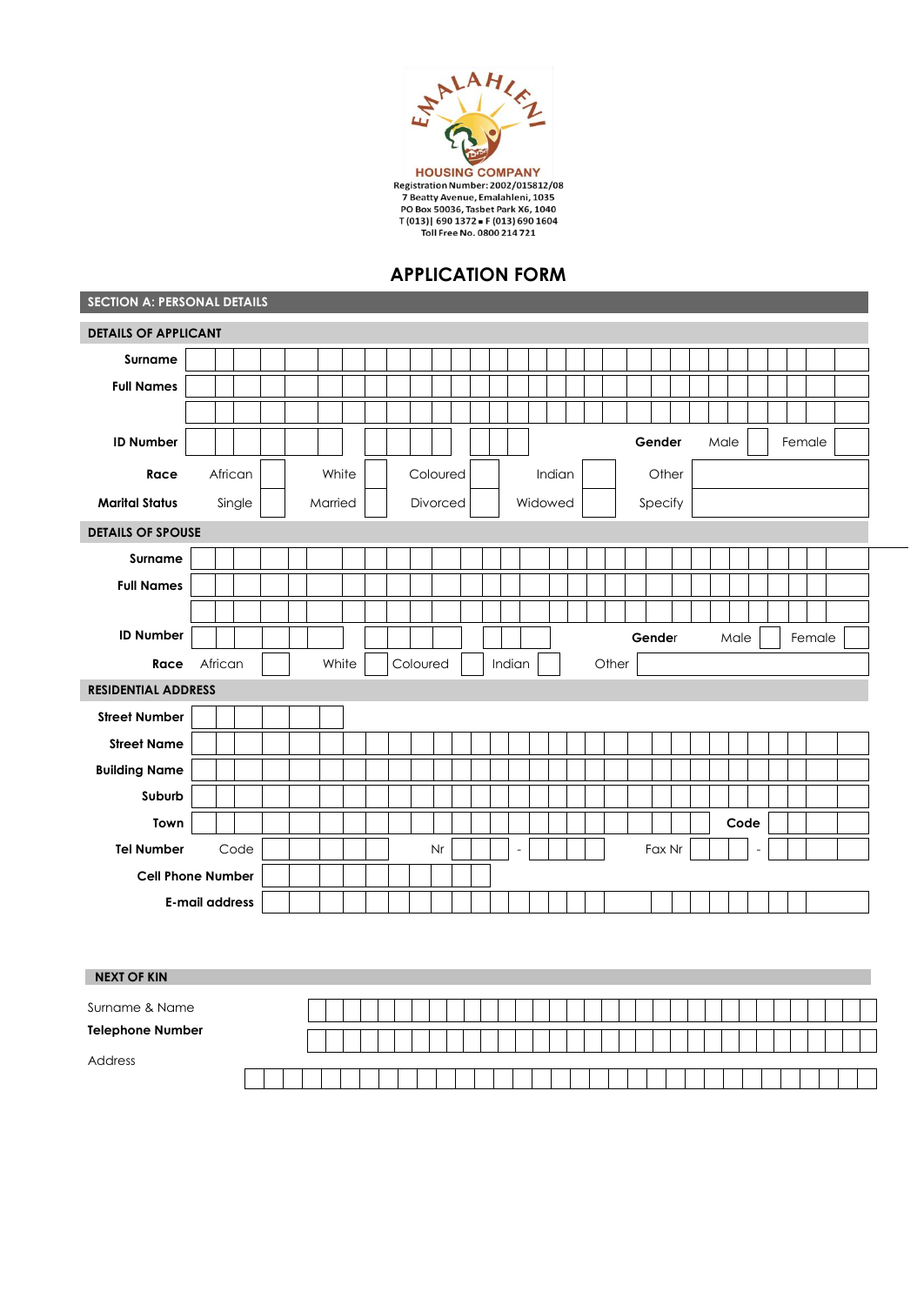### **SECTION B: DETAILS OF DEPENDANTS**

|                                                                                                     |                                                                                   |  |               |  |     |  |  | Surname                                                     |  |  |  |                                         |            |  |  |  |      | <b>Initials</b> |                        |     | Age |
|-----------------------------------------------------------------------------------------------------|-----------------------------------------------------------------------------------|--|---------------|--|-----|--|--|-------------------------------------------------------------|--|--|--|-----------------------------------------|------------|--|--|--|------|-----------------|------------------------|-----|-----|
| <b>Dependant 1</b>                                                                                  |                                                                                   |  |               |  |     |  |  |                                                             |  |  |  |                                         |            |  |  |  |      |                 |                        |     |     |
| Dependant 2                                                                                         |                                                                                   |  |               |  |     |  |  |                                                             |  |  |  |                                         |            |  |  |  |      |                 |                        |     |     |
|                                                                                                     | Gender<br><b>Relationship to Applicant</b>                                        |  |               |  |     |  |  |                                                             |  |  |  |                                         |            |  |  |  |      |                 |                        |     |     |
| <b>Dependant 1</b>                                                                                  |                                                                                   |  |               |  |     |  |  |                                                             |  |  |  |                                         |            |  |  |  | Male |                 | Female                 |     |     |
| Dependant 2                                                                                         |                                                                                   |  |               |  |     |  |  |                                                             |  |  |  |                                         |            |  |  |  | Male |                 | Female                 |     |     |
|                                                                                                     | If more than two dependants, provide total number of dependants                   |  |               |  |     |  |  |                                                             |  |  |  |                                         |            |  |  |  |      |                 |                        |     |     |
| <b>SECTION C: DETAILS OF CITIZENSHIP</b>                                                            |                                                                                   |  |               |  |     |  |  |                                                             |  |  |  |                                         |            |  |  |  |      |                 |                        |     |     |
| Are you a South African Citizen<br>Yes<br>No                                                        |                                                                                   |  |               |  |     |  |  |                                                             |  |  |  |                                         |            |  |  |  |      |                 |                        |     |     |
| If you are not a South African Citizen supply the following:                                        |                                                                                   |  |               |  |     |  |  |                                                             |  |  |  |                                         |            |  |  |  |      |                 |                        |     |     |
| Country of which you are a Citizen                                                                  |                                                                                   |  |               |  |     |  |  |                                                             |  |  |  |                                         |            |  |  |  |      |                 |                        |     |     |
| South African Permanent Residence Number                                                            |                                                                                   |  |               |  |     |  |  |                                                             |  |  |  |                                         |            |  |  |  |      |                 |                        |     |     |
| Date Permit was issued<br>d<br>d<br>m<br>У<br>y<br>V<br>m<br>У                                      |                                                                                   |  |               |  |     |  |  |                                                             |  |  |  |                                         |            |  |  |  |      |                 |                        |     |     |
| SECTION D: DETAILS OF HOUSE/ UNIT                                                                   |                                                                                   |  |               |  |     |  |  |                                                             |  |  |  |                                         |            |  |  |  |      |                 |                        |     |     |
| What Type of Unit/House are you applying for:<br>1 Bedroom Walk-up<br>2 Bedroom Walk-up             |                                                                                   |  |               |  |     |  |  |                                                             |  |  |  |                                         |            |  |  |  |      |                 |                        |     |     |
|                                                                                                     | 2 Bedroom Semi-detached                                                           |  |               |  |     |  |  |                                                             |  |  |  | 2 Bedroom Freestanding                  |            |  |  |  |      |                 | 3 Bedroom Freestanding |     |     |
| Children under 3<br>Children between 3 and 18<br>How many people will occupy the Unit/House         |                                                                                   |  |               |  |     |  |  |                                                             |  |  |  |                                         |            |  |  |  |      |                 |                        |     |     |
|                                                                                                     |                                                                                   |  | Single Adults |  |     |  |  | Adults - Married/Living Together                            |  |  |  |                                         |            |  |  |  |      |                 | Adults over 65         |     |     |
| Which complex do you prefer:                                                                        |                                                                                   |  |               |  |     |  |  | Uthingo Park                                                |  |  |  | Lesedi Court                            | (Klarinet) |  |  |  |      |                 | Panorama Heights       |     |     |
| Are you aware of the following                                                                      |                                                                                   |  |               |  |     |  |  |                                                             |  |  |  |                                         |            |  |  |  |      |                 |                        |     |     |
| The units/ houses are for rental only                                                               |                                                                                   |  |               |  | Yes |  |  | No                                                          |  |  |  | No stoves or furniture will be provided |            |  |  |  |      | Yes             |                        | No  |     |
|                                                                                                     |                                                                                   |  |               |  |     |  |  |                                                             |  |  |  | You will be placed on a waiting list    |            |  |  |  |      | Yes             |                        | No  |     |
|                                                                                                     | Applicants with the best employment and credit records will be accommodated first |  |               |  |     |  |  |                                                             |  |  |  |                                         |            |  |  |  |      | Yes             |                        | No  |     |
|                                                                                                     |                                                                                   |  |               |  |     |  |  | Do you understand the Governments Subsidy Requirements      |  |  |  |                                         |            |  |  |  |      | Yes             |                        | No  |     |
|                                                                                                     |                                                                                   |  |               |  |     |  |  | Have you seen the show units that were built in Tasbet Park |  |  |  |                                         |            |  |  |  |      | Yes             |                        | No  |     |
| <b>Payroll Deduction</b>                                                                            |                                                                                   |  |               |  |     |  |  |                                                             |  |  |  |                                         |            |  |  |  |      |                 |                        |     |     |
| Will you agree to payroll deduction by Emalahleni Housing Institution as a method of rental payment |                                                                                   |  |               |  |     |  |  |                                                             |  |  |  |                                         |            |  |  |  |      | Yes             |                        | No. |     |
|                                                                                                     |                                                                                   |  |               |  |     |  |  |                                                             |  |  |  |                                         |            |  |  |  |      |                 |                        |     |     |
| SECTION E: DETAILS OF EMPLOYMENT                                                                    |                                                                                   |  |               |  |     |  |  |                                                             |  |  |  |                                         |            |  |  |  |      |                 |                        |     |     |
| Name of company, business or enterprise                                                             |                                                                                   |  |               |  |     |  |  |                                                             |  |  |  |                                         |            |  |  |  |      |                 |                        |     |     |
|                                                                                                     |                                                                                   |  |               |  |     |  |  |                                                             |  |  |  |                                         |            |  |  |  |      |                 |                        |     |     |
|                                                                                                     |                                                                                   |  |               |  |     |  |  |                                                             |  |  |  |                                         |            |  |  |  |      |                 |                        |     |     |
| <b>Physical Address</b>                                                                             |                                                                                   |  |               |  |     |  |  |                                                             |  |  |  |                                         |            |  |  |  |      |                 |                        |     |     |
| <b>Street Number</b>                                                                                |                                                                                   |  |               |  |     |  |  |                                                             |  |  |  |                                         |            |  |  |  |      |                 |                        |     |     |
| <b>Street Name</b>                                                                                  |                                                                                   |  |               |  |     |  |  |                                                             |  |  |  |                                         |            |  |  |  |      |                 |                        |     |     |
| <b>Building Name</b>                                                                                |                                                                                   |  |               |  |     |  |  |                                                             |  |  |  |                                         |            |  |  |  |      |                 |                        |     |     |
| Suburb                                                                                              |                                                                                   |  |               |  |     |  |  |                                                             |  |  |  |                                         |            |  |  |  |      |                 |                        |     |     |
| Town                                                                                                |                                                                                   |  |               |  |     |  |  |                                                             |  |  |  |                                         |            |  |  |  |      | Code            |                        |     |     |

**Tel Number** Code Nr - Fax Nr -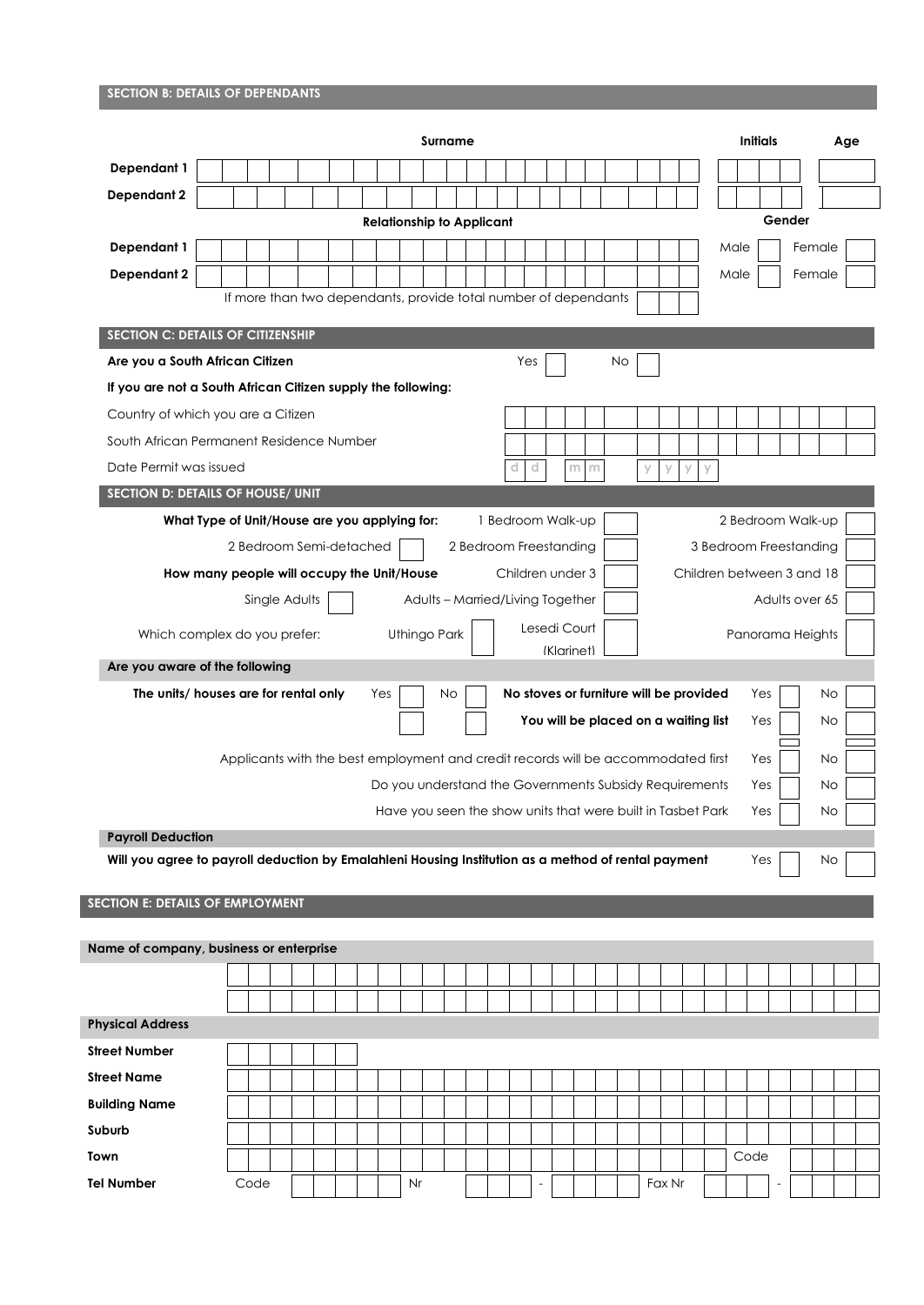| <b>Postal Address</b>       |                                                                                |                          |  |  |  |  |  |  |  |  |
|-----------------------------|--------------------------------------------------------------------------------|--------------------------|--|--|--|--|--|--|--|--|
| <b>Box Number</b>           |                                                                                |                          |  |  |  |  |  |  |  |  |
| Suburb                      |                                                                                | Code                     |  |  |  |  |  |  |  |  |
| <b>Contact Person</b>       |                                                                                |                          |  |  |  |  |  |  |  |  |
| Name                        |                                                                                |                          |  |  |  |  |  |  |  |  |
| Position                    |                                                                                |                          |  |  |  |  |  |  |  |  |
| <b>Tel Number</b>           | Code<br>Fax Nr<br>Nr<br>$\overline{\phantom{a}}$                               | $\overline{\phantom{a}}$ |  |  |  |  |  |  |  |  |
| e-mail                      |                                                                                |                          |  |  |  |  |  |  |  |  |
| <b>GENERAL INFORMATION</b>  |                                                                                |                          |  |  |  |  |  |  |  |  |
|                             | Will your company allow payroll deductions as a method of rental payment?      | Yes<br>No                |  |  |  |  |  |  |  |  |
|                             | Do you need more information before approval of payroll deduction can be made? | Yes<br>No                |  |  |  |  |  |  |  |  |
| Position/Job                |                                                                                |                          |  |  |  |  |  |  |  |  |
| Period of employment        | Months<br>Years                                                                |                          |  |  |  |  |  |  |  |  |
| <b>Gross Monthly Salary</b> | R<br>$\overline{\phantom{a}}$                                                  |                          |  |  |  |  |  |  |  |  |
|                             |                                                                                |                          |  |  |  |  |  |  |  |  |

### **THE FOLLOWING DOCUMENTS MUST BE ATTACHED**

Certified copy of R.S.A. Bar Coded Identity Document

3 months bank statements

Proof of Monthly Income (3 months paylsips)

## **SECTION F: DETAILS OF MONTHLY INCOME AND EXPENDITURE**

| Gross monthly income (Before deductions)           |  |
|----------------------------------------------------|--|
| Other income (specify)                             |  |
| <b>Gross Income (Calculated before deductions)</b> |  |

# **SALARY DEDUCTIONS**

| Tax / PAYE                 |  |
|----------------------------|--|
| Medical Aid                |  |
| Pension                    |  |
| Provident Fund             |  |
| UIF                        |  |
| Other deductions (specify) |  |
|                            |  |
| <b>Total Deductions</b>    |  |
|                            |  |

**NET INCOME (Gross Income less Total Deductions)**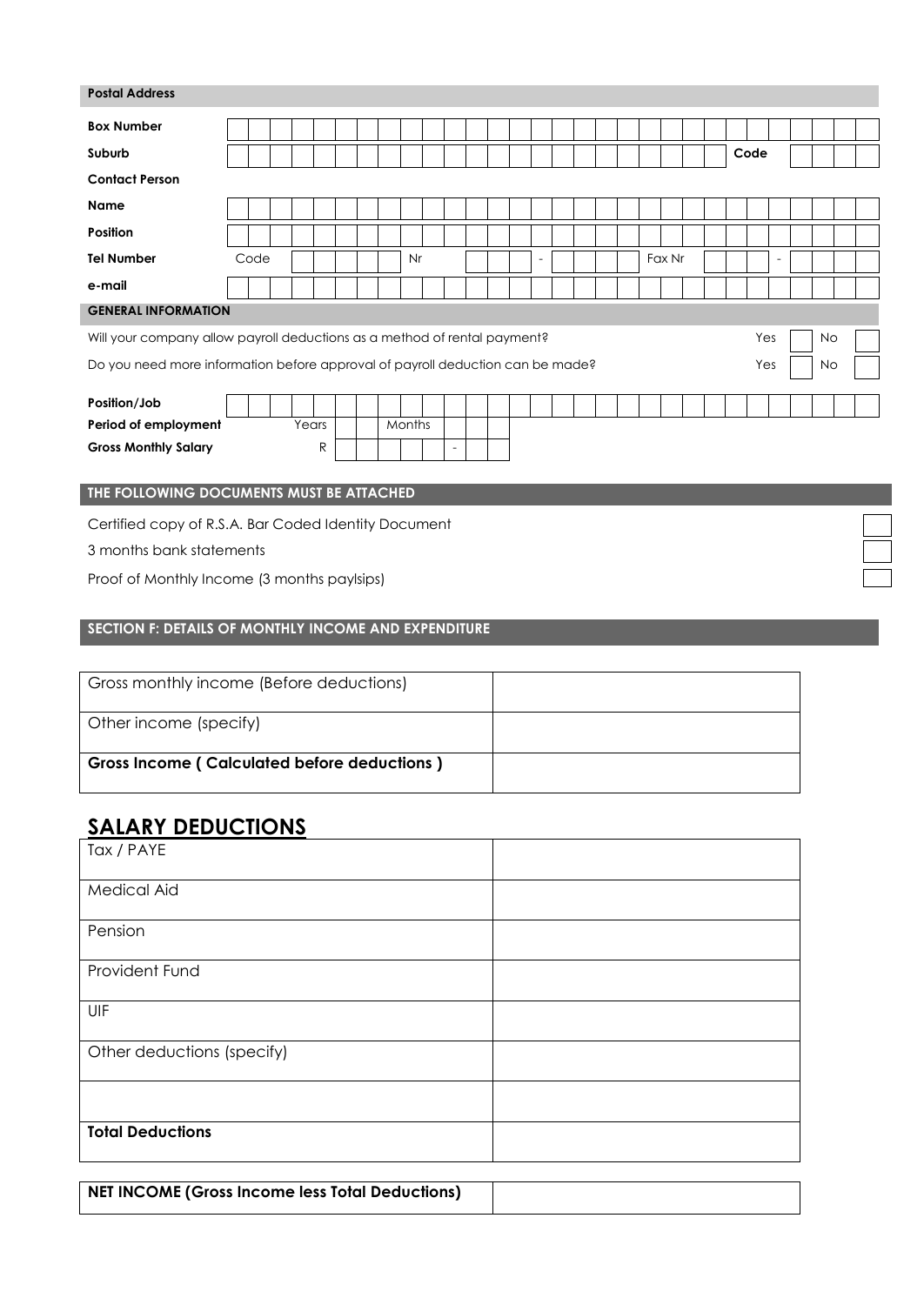# **DEBT REPAYMENT**

| <b>FIXED DEBT REPAYMENTS</b>                       |  |
|----------------------------------------------------|--|
| Current home loan                                  |  |
| Personal loan/s installment                        |  |
| Credit card/s account installment                  |  |
| Vehicle finance and or lease repayment installment |  |
| Other debt repayment installment                   |  |
|                                                    |  |
| <b>Total Fixed Debt Repayments</b>                 |  |

| <b>MONTHLY EXPENSES</b>                          |  |
|--------------------------------------------------|--|
| Household expenses                               |  |
| Water and electricity                            |  |
| Education expenses                               |  |
| Transport / Petrol costs (excl. vehicle finance) |  |
|                                                  |  |
| <b>Total Monthly Expenses</b>                    |  |

| Total disposal income (Net income less Total Fixed<br><b>Debt Repayments less Monthly Expenses)</b> |  |
|-----------------------------------------------------------------------------------------------------|--|
| Proposed rental for unit applied for<br>(For Office Use)                                            |  |

Have you applied for debt counseling or been placed under a debt review in terms of section 86 of the National Credit Act of 2005

Have you been declared insolvent or placed under administration order in the last ten years?

Do you have judgments listed against you on the ITC? \_\_\_\_\_\_\_\_\_\_\_\_\_\_\_\_\_\_\_\_\_\_\_\_\_\_\_

Do you have default data listed against you on the ITC? \_\_\_\_\_\_\_\_\_\_\_\_\_\_\_\_\_\_\_\_\_\_\_\_

If you answered yes to the above questions, kindly provide documentary proof of the following: Debt counseling Insolvency / Administration Payment / Process to remove judgments Payments towards your defaults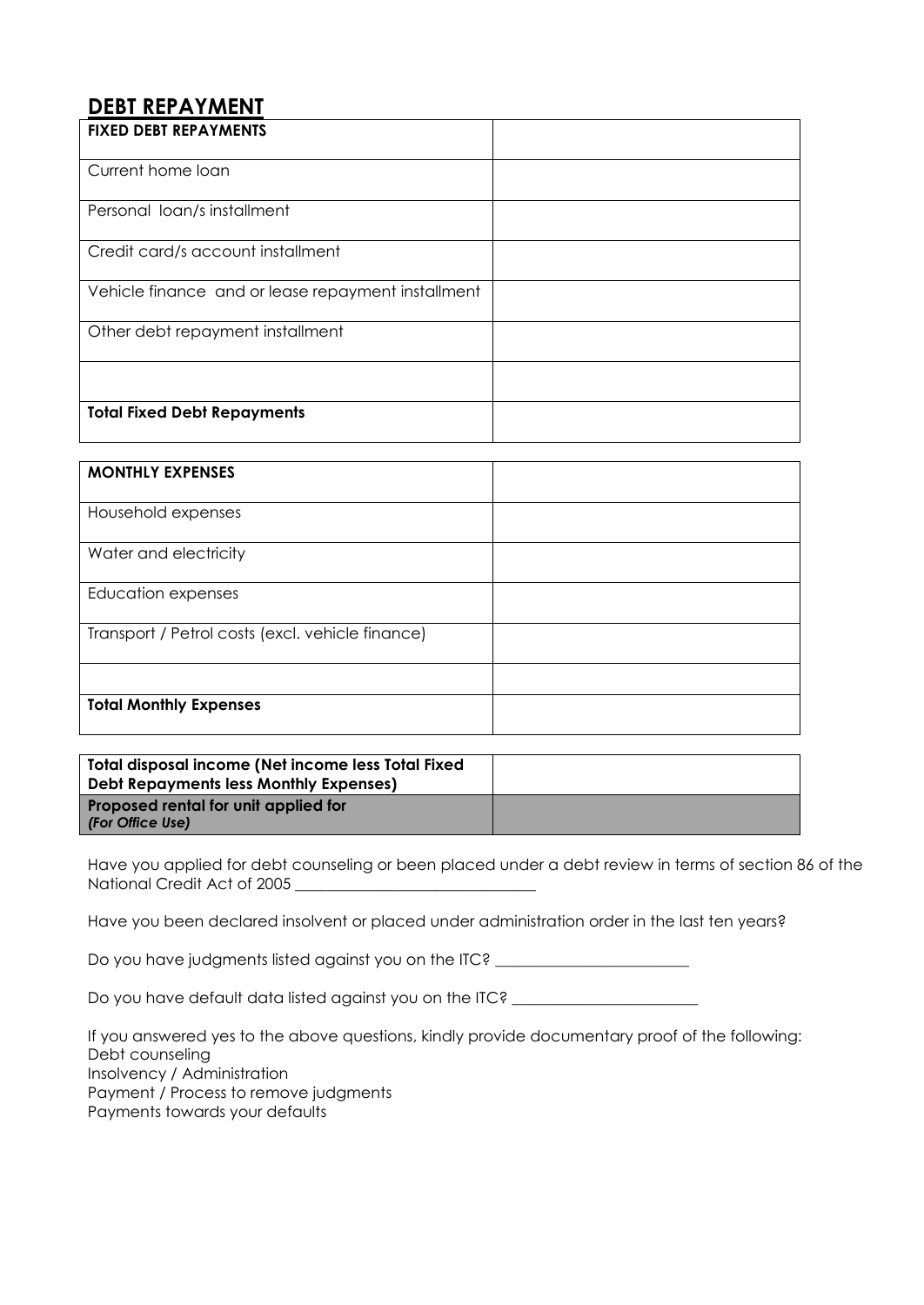### **DECLARATION BY APPLICANT**

I, the undersigned applicant, do hereby solemnly declare:

- 1. That all the information contained in this application form (including Appendix 1) is true and correct and that all material facts have been disclosed therein.
- 2. That neither I nor my 'Spouse' (as defined in Section A of this form)
	- now owns or has ever previously owned any residential property in full ownership, leasehold or deed of grant;
	- has ever purchased a State-subsidised residential property of which transfer has not yet been taken;
	- has previously received financial assistance from the Government of the Republic of South Africa or Independent Development Trust or the former Self Governing Territories or TBVC States or any other State financed subsidies in order to acquire a residential property; and
	- that my estate has not, at the date of this application, been sequestrated or made insolvent.
	- is presently the legal occupant of a residential property in terms of the Institutional Subsidy Scheme.
- 3. That information supplied with regard to dependants, is correct.
- 4. That all details given in this application form with regard to myself, my income and employment status are true and correct.
- 5. That the disabled person referred to in the medical certificate (Appendix 1) is myself, my spouse (as defined in the application form), my child or my financial dependant.

#### I, further acknowledge:

- 6. The Provincial Housing Development Board shall, at its discretion, be entitled to withdraw the subsidy granted to the institution/ Support Organisation in the event of undue delay in compliance with the conditions of grant thereof.
- 7. That I am aware that if any information supplied by me in this application is incorrect or fraudulent, the Provincial Housing Development Board may take appropriate legal action against me and may also institute criminal prosecution.

Signed at ………………………………………… on this ……. day of ………………………………………20………

SIGNATURE OF APPLICANT **DATE** 

…………………………………..… ………………………..

…………………………………..… ……………………….. SIGNATURE OF WITNESS **DATE**